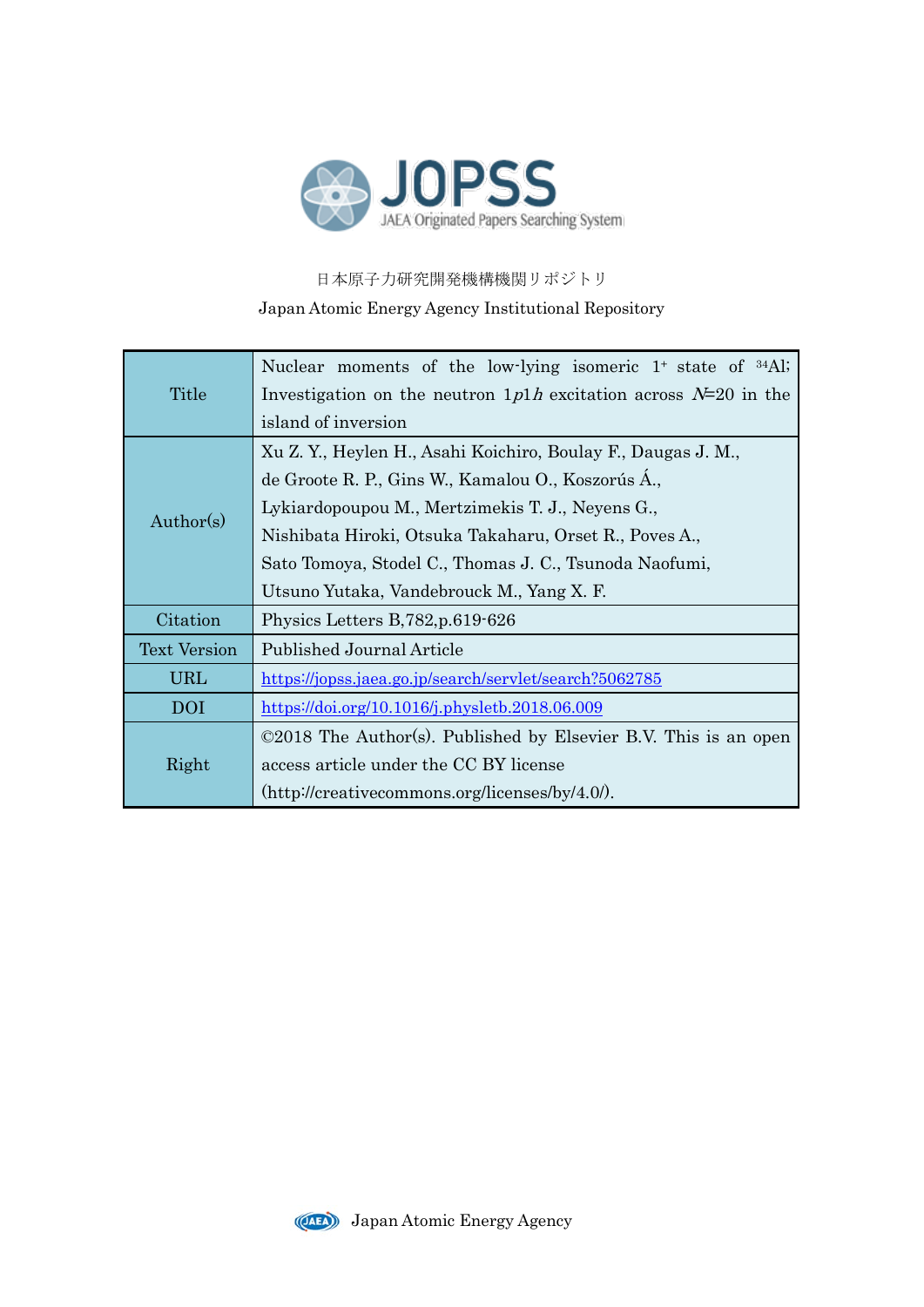### [Physics Letters B 782 \(2018\) 619–626](https://doi.org/10.1016/j.physletb.2018.06.009)



Contents lists available at [ScienceDirect](http://www.ScienceDirect.com/)

# Physics Letters B

[www.elsevier.com/locate/physletb](http://www.elsevier.com/locate/physletb)

# Nuclear moments of the low-lying isomeric  $1^+$  state of  $34$ Al: Investigation on the neutron  $1p1h$  excitation across  $N = 20$  in the island of inversion



Z.Y. Xu <sup>a</sup>*,*∗, H. Heylen <sup>a</sup>*,*b*,*c*,*∗, K. Asahi <sup>d</sup>*,*e, F. Boulay <sup>f</sup> , J.M. Daugas <sup>f</sup> , R.P. de Groote <sup>a</sup>*,*1, W. Gins<sup>a</sup>, O. Kamalou<sup>g</sup>, Á. Koszorús<sup>a</sup>, M. Lykiardopoulou<sup>h, 2</sup>, T.J. Mertzimekis<sup>h</sup>, G. Neyens <sup>a,b,</sup>\*, H. Nishibata <sup>d</sup>, T. Otsuka <sup>i,j,k,a</sup>, R. Orset <sup>f</sup>, A. Poves <sup>l</sup>, T. Sato <sup>d</sup>, C. Stodel <sup>g</sup>, J.C. Thomas <sup>g</sup>, N. Tsunoda <sup>i</sup>, Y. Utsuno <sup>m, i</sup>, M. Vandebrouck <sup>g, n</sup>, X.F. Yang <sup>a, 3</sup>

<sup>a</sup> *KU Leuven, Instituut voor Kern- en Stralingsfysica, Celestijnenlaan 200D, 3001 Leuven, Belgium*

<sup>b</sup> *Experimental Physics Department, CERN, CH-1211 Geneva 23, Switzerland*

<sup>c</sup> *Max-Planck-Institut fur Kernphysik, D-69117 Heidelberg, Germany*

<sup>d</sup> *RIKEN Nishina Center, 2-1 Hirosawa, Wako, Saitama 351-0198, Japan*

<sup>e</sup> *Department of Physics, Tokyo Institute of Technology, Meguro, Tokyo 152-8551, Japan*

<sup>f</sup> *CEA, DAM, DIF, F-91297 Arpajon Cedex, France*

<sup>g</sup> *GANIL, CEA/DRF-CNRS/IN2P3, B.P. 55027, F-14076 Caen Cedex 5, France*

<sup>h</sup> *Department of Physics, University of Athens, Zografou Campus, GR-15784, Athens, Greece*

<sup>i</sup> *Center for Nuclear Study, University of Tokyo, 7-3-1 Hongo, Bunkyo-ku, Tokyo, Japan*

<sup>j</sup> *Department of Physics, University of Tokyo, 7-3-1 Hongo, Bunkyo-ku, Tokyo, Japan*

<sup>k</sup> *National Superconducting Cyclotron Laboratory, Michigan State University, East Lansing, MI, 48824, USA*

<sup>l</sup> *Departamento de Física Teórica and IFT, UAM-CSIC, Universidad Autónoma de Madrid, E-28049 Madrid, Spain*

<sup>m</sup> *Advanced Science Research Center, Japan Atomic Energy Agency, Tokai, Ibaraki 319-1195, Japan*

<sup>n</sup> *Irfu, CEA, Université Paris-Saclay, 91191 Gif-sur-Yvette, France*

## A R T I C L E I N F O A B S T R A C T

*Article history:* Received 9 February 2018 Received in revised form 2 April 2018 Accepted 6 June 2018 Available online xxxx Editor: V. Metag

*Keywords: β*-NMR/NQR *g* factor Quadrupole moment <sup>34</sup>*m*Al

The nuclear *g* factor and quadrupole moment (*Qs* ) have been measured for the low-lying isomeric 1<sup>+</sup> state of 34Al, using the *β*-detected nuclear magnetic resonance (*β*-NMR) and quadrupole resonance (*β*-NQR) methods. Spin-polarized 34Al isotopes were produced in a one-neutron pickup reaction induced by a  $36S$  beam on a  $9Be$  target at a kinetic energy of 77.5 MeV/nucleon, and were collected with the LISE fragment separator at GANIL. The measured *g* factor (|*g*| in a range of 1.757  $\pm$  0.014) and quadrupole moment ( $|Q_s| = 38(5)$  mb) are in good agreement with shell-model calculations using effective interactions. The similarity between the *g* factor of <sup>34</sup>*m*Al and that of 32Al confirms a dominant neutron 2*p*1*h* configuration  $π(d_{5/2})^{-1}$  ⊗  $ν(d_{3/2})^{-1}(f_{7/2})^2$  of <sup>34*m*</sup>Al. In addition, the enhanced quadrupole moment of  $34m$ Al relative to that of  $32\text{Al}$  suggests that the neutron 1*p1h* excitation across the *N* = 20 shell gap introduces extra nucleon–nucleon correlation and deformation.

© 2018 The Author(s). Published by Elsevier B.V. This is an open access article under the CC BY license [\(http://creativecommons.org/licenses/by/4.0/\)](http://creativecommons.org/licenses/by/4.0/). Funded by  $SCOAP<sup>3</sup>$ .

Thanks to the experimental techniques exploiting radioactive ion beams, exotic nuclei have been extensively produced and investigated in recent decades, bringing crucial challenges to nuclear-

\* Corresponding author.

structure theories up to date. It has been revealed that even though the shell structure in stable nuclei can be well interpreted using simplified mean fields plus spin-orbit interactions [\[1,2\]](#page-6-0), it may vary drastically in exotic nuclei due to the residual nucleon– nucleon interaction which produces different effective single particle energies depending on the proton-to-neutron (*Z/N*) ratio [\[3\]](#page-6-0). One of such typical examples is the  $N = 20$  island of inversion [\[4\]](#page-6-0), where unexpected ground-state deformation has been observed in the neutron-rich isotopes in the vicinity of  $32\text{Mg}$  ( $Z = 12$ ). The relevant anomalies were first discovered in 1975 in the binding

### <https://doi.org/10.1016/j.physletb.2018.06.009>

0370-2693/© 2018 The Author(s). Published by Elsevier B.V. This is an open access article under the CC BY license [\(http://creativecommons.org/licenses/by/4.0/\)](http://creativecommons.org/licenses/by/4.0/). Funded by SCOAP<sup>3</sup>.

*E-mail address:* [zhengyu.xu@kuleuven.be](mailto:zhengyu.xu@kuleuven.be) (Z.Y. Xu).

<sup>1</sup> Current affiliation: Department of Physics, University of Jyväskylä, Survontie 9, FI-40014 Jyväskylä, Finland.

Current affiliation: Department of Physics and Astronomy, University of British Columbia, 6224 Agricultural Road, Vancouver, BC V6T1Z1, Canada.

<sup>3</sup> Current affiliation: School of Physics and State Key Laboratory of Nuclear Physics and Technology, Peking University, Beijing 100871, China.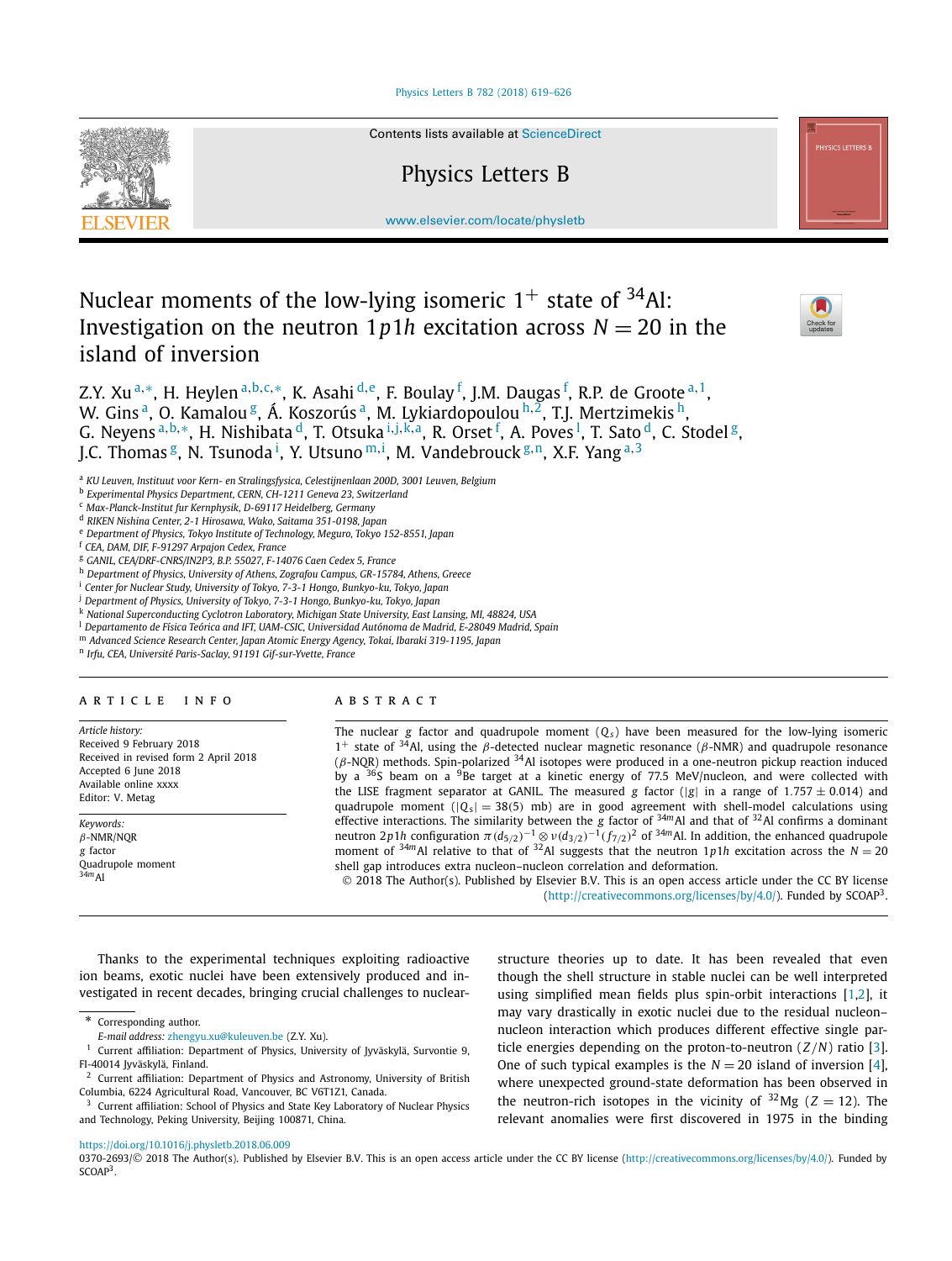energies of <sup>31</sup>*,*32Na [\[5\]](#page-6-0) and shortly afterwards extended to the charge radius of <sup>31</sup>Na [\[6\]](#page-7-0) and the low-lying  $2^+$  state of <sup>32</sup>Mg [\[7\]](#page-7-0), indicating a strong ground-state deformation in spite of the neutron closed shell. Later, theoretical works using large-scale shellmodel calculations associated this deformation with 2*p*2*h* excitations across  $N = 20$ , in which two neutrons are excited from the *sd* shell to the *pf* shell [\[4,8\]](#page-6-0). For isotopes belonging to the island of inversion, the energy of those 2*p*2*h* intruder configurations is lower than that of the normal configurations, giving rise to the deformed ground states. More recently, this remarkable phenomenon was understood as a general consequence of monopolebased changes in the spherical mean field and strong quadrupole correlations in exotic nuclei far from stability [\[9,10\]](#page-7-0).

Following the pioneering work in 1970s, many experimental efforts have been devoted to examine the shell evolution near and inside the island of inversion [\[11–34\]](#page-7-0). While the ground states of Mg isotopes with *N* ∼ 20 are dominated by intruder configurations [\[13,14,18,20,21,24\]](#page-7-0), those of the Si isotopes are associated with normal *sd*-shell configurations, placing the  $Z = 14$  isotopes outside the island of inversion  $[26]$ . As such, the Al isotopes ( $Z = 13$ ) in between Mg and Si should be characterized by transitional behavior from normal to intruder configurations. Indeed, the ground-state *g* factors and quadrupole moments up to  $N = 19$  are nicely described by the shell-model calculations within the *sd* shell [\[35–38\]](#page-7-0), whereas from  $N = 20$  onwards the inclusion of the  $pf$  shell is crucial to reproduce the ground-state properties observed experimentally [\[22,39–41\]](#page-7-0).

From the experimental point of view, the low-lying states of  $34$ Al ( $N = 21$ ) remain to be investigated more extensively. Even though the ground-state *g* factor suggests a strong mixing of intruder (2*p*2*h*) and normal (0*p*0*h*) configurations in the ground state [\[22\]](#page-7-0), mass measurements support the argument this is a normal-configuration state [\[34\]](#page-7-0). Besides, a low-lying  $1^+$  state originating from  $1p1h$  excitations across  $N = 20$  was anticipated in  $34$ Al by shell-model calculations using the SDPF-M interaction [\[22\]](#page-7-0). Due to the large spin gap between the  $1^+$  state and the states underneath, the former is predicted to be an isomer. The first experimental evidence for this  $1^+$  isomer (referred to in the following as  $34m$ Al, to be distinguished from the ground state  $34g$ Al) was observed indirectly in the  $\beta$  decay of <sup>34</sup>Al, feeding the intruder  $0_2^+$  state of <sup>34</sup>Si through a strong Gamow–Teller (GT) transition  $\left[\frac{\tilde{4}2\right]$ . More recently, a systematic study on the low-lying states of <sup>34</sup>Al was carried out via the  $\beta$  decay of <sup>34</sup>Mg, putting the isomer 46.6 keV above the ground  $4^-$  state [\[43\]](#page-7-0). To pin down the microscopic configuration of this isomer unambiguously, its *g* factor and quadrupole moment are indispensable. While the *g* factor probes the orbital occupation of unpaired nucleons in a certain state, the quadrupole moment *Q* is more sensitive to nuclear correlations and associated deformation [\[44\]](#page-7-0). Theoretically, the unpaired proton and neutron in  $34m$ Al (1<sup>+</sup>) occupy the same single-particle orbits as that in the  $32$ Al 1<sup>+</sup> ground state, therefore their *g* factors should be similar. On the other hand, due to the intruder nature of the isomer, it may be more strongly deformed than the  $32$ Al ground state, resulting in a larger quadrupole moment. More generally, measuring the *g* factor and quadrupole moment of <sup>34</sup>*m*Al helps to establish a unified picture of deformation and its underlying nucleon–nucleon interaction in the island of inversion as <sup>34</sup>*m*Al is so far the only case in which the increase in deformation due to a 1*p*1*h* excitation can be experimentally investigated in a longlived state.

This Letter reports on the first *g*-factor and quadrupolemoment measurements of the isomeric  $1^+$  state of  $34$ Al, using the continuous-beam *β*-NMR/NQR techniques. To investigate the configurations of the isomer, the results are compared to large-scale shell-model calculations with different effective interactions.

Spin-polarized  $34$ Al ( $N = 21$ ) isotopes were produced in the one-neutron pick-up reaction of a  $36S^{16+}$  ( $N = 20$ ) beam (77.5 MeV/nucleon) on a 1-mm-thick  $9$ Be target, similar to Ref. [\[45\]](#page-7-0). A  $34$ Al beam with about 80% purity was obtained using the highresolution fragmentation separator LISE at GANIL. The neutron-rich Al nuclei were transmitted to the *β*-NMR/NQR setup [\[46\]](#page-7-0), where they were implanted into either a Si or a  $\alpha$ -Al<sub>2</sub>O<sub>3</sub> crystal, depending on the observable ( $g$  factor or  $Q_s$ ) to be measured. The entire experimental setup was hold under vacuum at room temperature. To maintain the nuclear spin polarization, the crystal was placed in a static magnetic field *B*<sup>0</sup> (∼1500 gauss) parallel to the spin orientation. A Helmholtz coil was mounted around the implantation crystal to generate a radio-frequency (rf) field of a few gauss perpendicular to the static field, with a frequency *ν*RF. The *β*-decay asymmetry of polarized nuclei was recorded using two sets of  $\Delta E$ – $E$  plastic scintillator telescopes placed above and below the implantation crystal in the vacuum chamber. Coincidences between the  $\Delta E$  and  $E$  scintillators were made in each telescope to reduce the random background in our *β*-detection system. For a spin-polarized ensemble, the experimental *β*-decay asymmetry A is defined as

$$
\mathcal{A} = \frac{N_{\rm up} - N_{\rm down}}{N_{\rm up} + N_{\rm down}} \approx Q_{\rm exp} A_{\beta} P.
$$
 (1)

Here *N*<sub>up</sub> and *N*<sub>down</sub> are the counts registered by the up and down telescopes respectively,  $A_\beta$  is the asymmetry parameter determined by the *β* decay under consideration, and *P* is the amount of spin polarization. *Q*exp takes into account the experimental asymmetry losses due to, for instance, the relaxation, the scattering of *β* particles, the experimental geometry, and so on.

In the first order perturbation theory, the transition frequency between the magnetic substates  $m$  and  $m + 1$  of a nuclear spin *I* under the combined Zeeman and electric quadrupole interactions is given by [\[47\]](#page-7-0)

$$
\nu_m - \nu_{m+1} = \nu_L - \nu_Q \frac{3(3\cos^2\theta - 1)(2m + 1)}{8I(2I - 1)}.
$$
 (2)

Here  $v_L$  denotes the Larmor frequency  $v_L = g \mu_N B_0 / h$ ,  $v_0$  the quadrupole coupling constant  $v_0 = eQ_sV_{zz}/h$ , and  $\theta$  the angle between the external field  $B_0$  and the symmetry axis of the electric field gradient (EFG)  $V_{zz}$  of the crystal. Depending on the mounted crystal and applied rf field, one can deduce either the *g* factor or the quadrupole moment of a nuclear state, by measuring the corresponding transition frequencies between magnetic substates.

For the *g*-factor measurement, nuclei are implanted into a Si crystal with cubic lattice structure (zero EFG) so that the second term on the right-hand side of Eq. (2) vanishes. The magnetic substates of nuclear spins *I* under such circumstance split equally in energy with  $E_m - E_{m+1} = h v_L$ . When the applied rf frequency *ν*RF matches the Larmor frequency *ν<sup>L</sup>* , the transition between two neighboring magnetic substates is resonant, and the ensemble polarization is destroyed. This results in a resonant change in the *β*-decay asymmetry A in the *β*-NMR spectrum, from which the Larmor frequency *ν<sup>L</sup>* can be deduced. In combination with the known static magnetic field  $B_0$ , this gives access to the  $g$  factor. For the quadrupole moment measurement, on the other hand, the nuclei are implanted in a  $α$ -Al<sub>2</sub>O<sub>3</sub> crystal with a hexagonal crystal structure, thus inducing an axially symmetric EFG  $V_{zz}$ . This crystal was mounted such that the symmetry axis of the EFG is parallel to the static magnetic field  $B_0$  (thus with  $\cos^2 \theta = 1$ ). According to Eq.  $(2)$ , an  $I = 1$  state splits into three substates with two unequal transition frequencies  $v_L \pm \frac{3}{4} v_Q$ . The destruction of the *β*-decay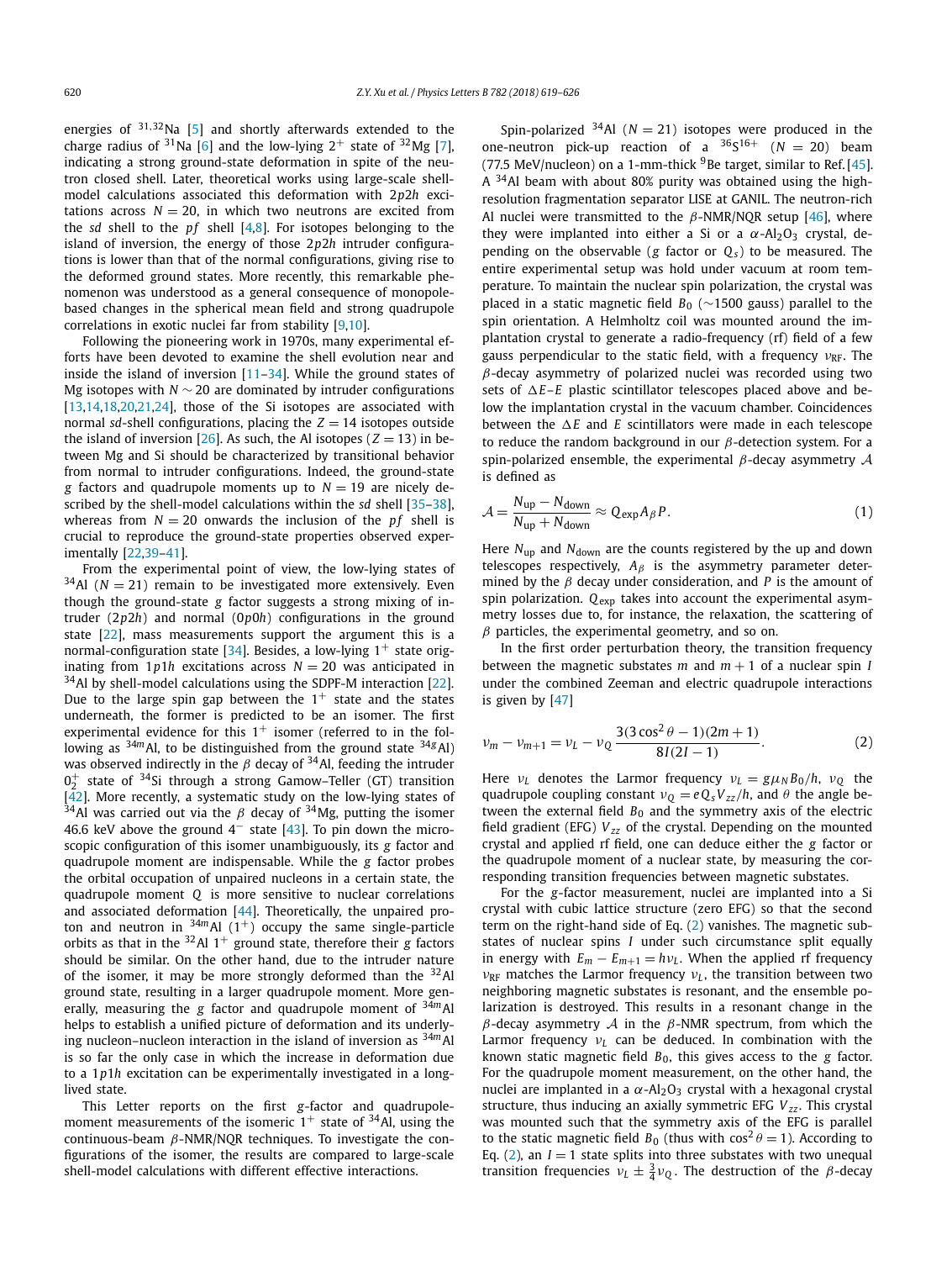<span id="page-3-0"></span>**Table 1**

Experimental results of this work. The *g* factors are extracted with the static field  $B_0 = 1501(5)_{sys}$  gauss. The quadrupole moments are obtained using the <sup>27</sup>Al data in the *α*-Al2O3 crystal as a reference. The half life of <sup>34</sup>*m*Al is taken from Ref. [\[42\]](#page-7-0). The literature values of the *g* factor and *Qs* of 32Al are from Refs. [\[39\]](#page-7-0) and [\[37\]](#page-7-0), respectively. See text for more information.

|                     |                 | 1/2                | ξ factor                   |                                              |            | $Q_s$ (mb)        |                  |       |
|---------------------|-----------------|--------------------|----------------------------|----------------------------------------------|------------|-------------------|------------------|-------|
|                     |                 |                    | $v_I$ (kHz)                | This work                                    | Lit.       | $v_0$ (kHz)       | This work        | Lit.  |
| $32$ Al<br>$34m$ Al | 19<br>21<br>2 I | 33.0 ms<br>$26$ ms | 2240.5(7)<br>$2010 \pm 15$ | $1.958(1)(7)_{\rm sys}$<br>$1.757 \pm 0.014$ | 1.9516(22) | 418(4)<br>627(83) | 25.5(3)<br>38(5) | 24(2) |

asymmetry is maximized by simultaneously applying two rf frequencies equal to these two transition frequencies respectively. These frequencies are varied simultaneously as a function of *ν<sup>Q</sup>* . In practical, it is necessary to know the Larmor frequency in advance so that the two rf frequencies applied to nuclei are set to  $ν_{RF}^{\pm} = ν_L \pm Δ$ . By scanning Δ, a resonance signal in asymmetry *A* is observed if the condition  $\Delta = \frac{3}{4} \nu_Q$  is matched. In both NMR and NQR measurements, the rf frequencies are scanned in several discrete steps. To cover the frequency range in between the steps, a frequency modulation of more than 50% of the step size is applied. More technical details of the experimental setup and method can be found in Ref. [\[46\]](#page-7-0).

Prior to the <sup>34</sup>*m*Al measurements, the experimental setup was optimized using the 32Al isotope, of which the *g* factor and quadrupole moment are well known [\[36,37,39\]](#page-7-0). The results are summarized in Table 1.

The *β*-NMR spectra showing the experimental *β*-decay asymmetry as a function of the applied rf frequency in a Si crystal are plotted in Fig. 1 for 32Al (top) and <sup>34</sup>*m*Al (middle and bottom). Note that for <sup>34</sup>*m*Al the change in asymmetry is negative as expected, opposite to what is seen in  $32$ Al which has the opposite polarization because of the different production mechanism [\[45\]](#page-7-0). A series of measurements with different frequency ranges and frequency modulation were carried out for 32Al to verify the experimental setup and confirm the literature values from previous works. The spectra from each measurement were fitted using a Lorentzian function, of which the amplitude, centroid frequency, baseline, and linewidth are free to fit. The Larmor frequency,  $v_L$  (<sup>32</sup>Al) = 2240.5(7) kHz, has been determined from the weighted average of different runs. With a calibrated magnetic field of  $B_0 = 1501(5)_{sys}$  gauss, the *g* factor of <sup>32</sup>Al is deduced to be  $|g| = 1.958(1)(7)_{sys}$ , consistent with the literature value as shown in Table 1. In contrast, the <sup>34</sup>*m*Al measurement suffered from several difficulties. First of all, the total production rate of <sup>34</sup>Al was measured to be a factor of 20 less than that of  $32$ Al at the same primary-beam intensity. Additionally, the yield of the isomer in  $34$ Al is even further reduced as the isomer-to-ground state ratio is estimated to lie between 30% and 70%. Due to the  $34$ Al daughter and grand-daughter activities, approximately only one third of the detected *β* particles are associated to <sup>34</sup>Al and only 30–70% of those to the isomer. The amplitude of the experimentally observed asymmetry is therefore significantly reduced, as confirmed by simulations. While the daughter and grand-daughter decays can be partly cut out based on their significantly lower *β* energies (at the cost of reducing the statistics on <sup>34</sup>*m*Al), this is not applicable for the ground-state decays due to the similar *β*-decay *Q<sup>β</sup>* value as that of the isomer. The combination of a low yield with a small-amplitude signal made the measurements extremely challenging. Only the broad frequency scans with few steps (60 kHz step size and 45 kHz modulation) provided high enough statistics to observe the signal. As shown in Fig. 1 (middle), no resonance is seen for  $34m$ Al, and there is a single point at  $v_{RF} = 2010$  kHz having a significant deviation from the weighted average baseline (indicated by the horizontal line). This is due to the very broad frequency modulation that was used to search for the resonance



**Fig. 1.** The *β*-decay asymmetry A in the Si crystal as <sup>a</sup> function of applied rf frequency *ν*<sub>RF</sub> (kHz) for <sup>32</sup>Al (top) and <sup>34*m*</sup>Al (middle and bottom). The polarization orientation is different between the two isotopes due to the different production mechanics. The sizes of horizontal error bars correspond to the amplitudes of fre-quency modulation, which are 15 and 45 kHz for 32Al and <sup>34</sup>*m*Al, respectively. The  $32$ Al spectrum is fitted by a Lorentzian lineshape (red curve), while only the averaged baseline with its variation is drawn for the <sup>34*m*</sup>Al spectra. See text for more explanation. (For interpretation of the colors in the figure(s), the reader is referred to the web version of this article.)

signal. Since the asymmetry on both sides of the 2010-kHz point is that of the baseline, the Larmor frequency of <sup>34m</sup>Al cannot lie within the 1950  $\pm$  45 kHz nor 2070  $\pm$  45 kHz ranges, thus it has to be in the range of  $2010 \pm 15$  kHz. The corresponding *g* factor,  $|g^{(34m)}$ Al), is determined as 1.757  $\pm$  0.014, where the symbol " $\pm$ " indicates the range in which the observable lies, as outlined above. The same notation is used throughout the paper. Note that because the applied frequency modulation range is very large, no meaningful 1*σ* statistical error can be deduced for the Larmor frequency. All frequencies in the determined range have equal probability to be the Larmor frequency.

However, the signal shown in Fig. 1 (middle) only has a 2.8*σ* deviation from the baseline, where  $\sigma$  is the root sum square of the baseline variation and the asymmetry uncertainty at 2010 kHz.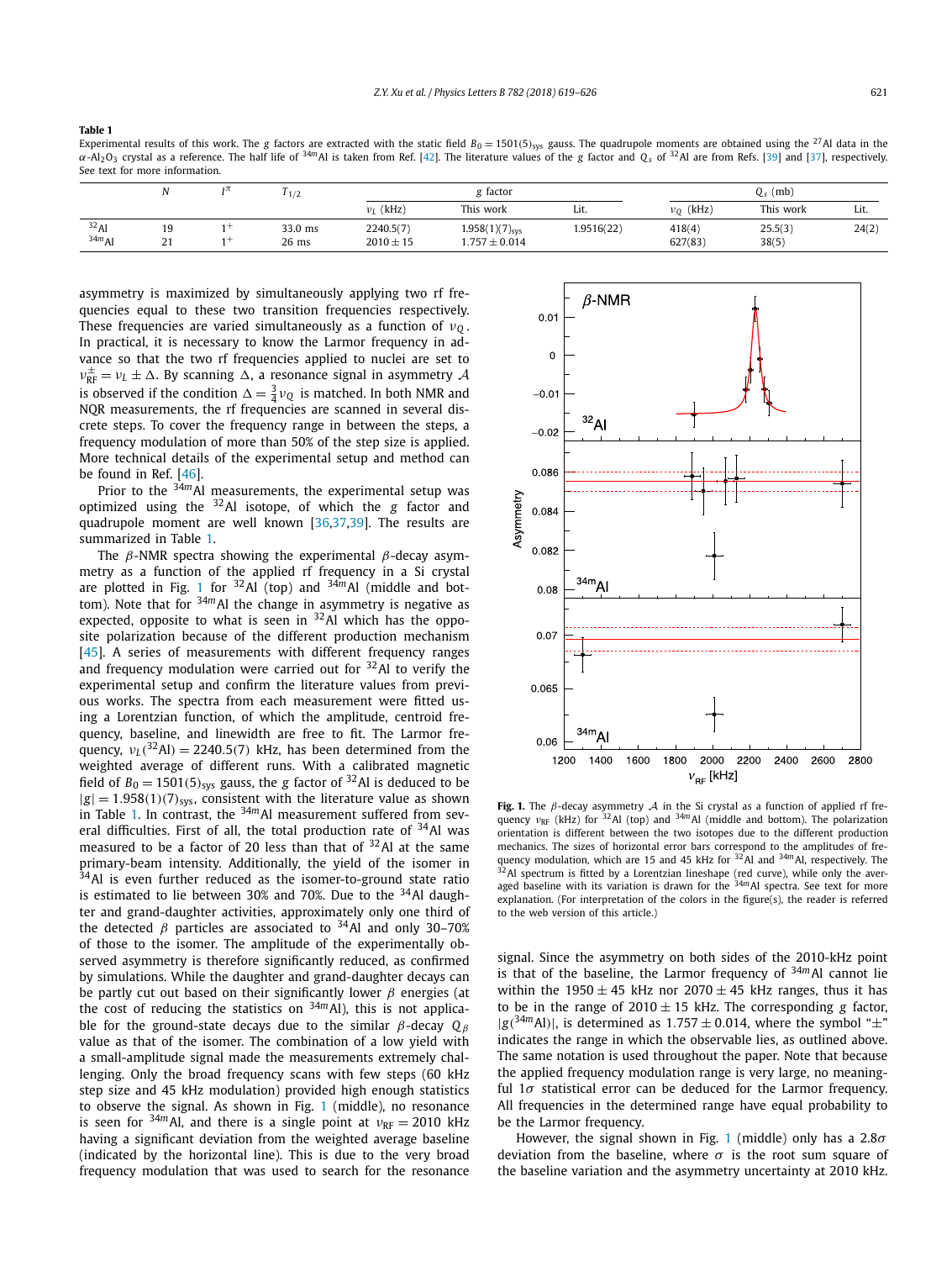

**Fig. 2.** The *β*-decay asymmetry *A* in the *α*-Al<sub>2</sub>O<sub>3</sub> crystal as a function of  $\Delta$  (kHz) for <sup>32</sup>Al (top) and <sup>34*m*</sup>Al (bottom). The applied rf frequencies are *ν*<sub>RF</sub> = *ν*<sub>L</sub> ±  $\Delta$ , in which the Larmor frequencies are 2240 and 2020 kHz for  $32$ Al and  $34$ Al respectively. The polarization orientation is different between the two isotopes due to the different production mechanics. The sizes of horizontal error bars correspond to the amplitudes of frequency modulation, which are 45 kHz for both  $32$ Al and  $34$ Al. Both spectra are fitted by a Lorentzian lineshape shown as the red curve. The baseline and its variation (determined from the fit) of the  $34m$ Al spectrum are drawn as a reference.

To further consolidate the observed signal, a second scan exclusively focusing on the single resonance and two satellite points was performed, with the same frequency modulation (45 kHz) as the former scan. The asymmetry of the two satellite points at 1300 and 2700 kHz was used to determine the averaged baseline, see Fig. [1](#page-3-0) (bottom). The asymmetry change at resonance is now more than  $3.5\sigma$ , reducing the probability that the deviation is purely statistical to less than  $5 \times 10^{-4}$ .

In the *β*-NQR measurement of <sup>34</sup>*m*Al, the asymmetry parameter  $\mathcal A$  was scanned as a function of  $\Delta$  with frequency modulation 45 kHz and step size 60 kHz. The spectrum is plotted in Fig. 2 (bottom), together with that of  $32$ Al (top) measured under the same experimental conditions. The Larmor frequencies in the *β*-NQR scans of 32Al and <sup>34</sup>*m*Al are fixed at 2240 and 2020 kHz respectively. Although for <sup>34</sup>*m*Al there could be a difference between the applied and the real Larmor frequency (within our quoted uncertainty), it has been demonstrated previously [\[48\]](#page-7-0) and verified with <sup>32</sup>Al in this work, that this does not affect the extracted *ν<sup>Q</sup>* . A slightly shifted *ν<sup>L</sup>* value would make the resonance a little broader but would not alter the central frequency of  $\Delta$ . However, as our modulation range is much larger than the uncertainty on *ν<sup>L</sup>* , this will not have an influence here. It is noted that a very clear NQR resonance seen here also proves that our NMR-resonance is correct, since a resonance can only be observed if the Larmor frequency (the *g* factor) is properly measured and set during the multiple-RF NQR scan. A Lorentzian function is employed to fit the



**Fig. 3.** Proposed proton ( $\pi$ ) and neutron ( $\nu$ ) leading configurations in the 1<sup>+</sup> state of <sup>32</sup>Al (left) and <sup>34*m*</sup>Al (right). Particles and holes are presented by solid and open circles respectively.

NQR resonance to extract  $v_0$  from each measurement. For  $32$ Al, a weighted mean value of four runs with different modulation and step size gives  $v_0 = 418(4)$  kHz. To fit the spectrum of <sup>34*m*</sup>Al, the linewidth of the resonance is fixed to the value determined from  $32$ Al, as the same modulation and rf power where used. Following this analysis,  $v_0 = 627(83)$  kHz is obtained for <sup>34*m*</sup>Al. From the definition of *ν<sup>Q</sup>* , one finds

$$
\frac{\nu_{Q}(^{A} \text{Al})}{|Q_{s}(^{A} \text{Al})|} = \frac{eV_{zz}}{h}
$$
 (3)

to be constant for various mass numbers *A* in the same crystal. Using <sup>27</sup>Al as a reference, of which  $Q_s = +146.6(10)$  mb and  $v_0 = 2403.1(2)$  kHz have been measured in  $\alpha$ -Al<sub>2</sub>O<sub>3</sub> at room temperature [\[49,50\]](#page-7-0), quadrupole moments of 25.5(3) and 38(5) mb are extracted for <sup>32</sup>Al and <sup>34*m*</sup>Al, respectively. The static quadrupole moment of 32Al measured in this work is an order of magnitude more precise than the earlier reported value [\[37\]](#page-7-0).

According to the shell-model and  $\beta$  decay studies of <sup>34</sup>Al, the 1+ isomer is proposed to be a 1*p*1*h* intruder state with respect to  $N = 20$  [\[22,42\]](#page-7-0). A schematic drawing of this configuration, *π*( $d_{5/2}$ )<sup>−1</sup> ⊗*ν*( $d_{3/2}$ )<sup>−1</sup>( $f_{7/2}$ )<sup>2</sup>, is illustrated in Fig. 3 (right), in comparison with the leading configuration of the  $32$ Al ground state (left). Since the nuclear *g* factor (related to the magnetic moment  $\mu = g/\mu_N$ ) is very sensitive to the orbits occupied by unpaired nucleons, it provides a stringent test for the validity of the proposed configuration. In case most of the two pf-shell neutrons in  $34m$ Al couple to spin  $J = 0$ , they act as "spectators" that do not contribute to the magnetic moment. In this case, we expect the <sup>34</sup>*m*Al and 32Al *g* factors to be similar, which is indeed the case. Their values can also be compared to the Schmidt moment for a  $(\pi d_{5/2} \otimes \nu d_{3/2})_{I=1}$  configuration. Indeed, in a simple singleparticle model, the *g* factor of a nuclear state with total spin *I* can be described by a weak coupling between protons and neutrons, resulting in [\[44\]](#page-7-0)

$$
g(I) = \frac{1}{2} \left[ (g_{\pi} + g_{\nu}) + (g_{\pi} - g_{\nu}) \frac{I_{\pi}(I_{\pi} + 1) - I_{\nu}(I_{\nu} + 1)}{I(I + 1)} \right],
$$
\n(4)

where  $g_{\pi(\nu)}$  is the proton (neutron) *g* factor. If the Schmidt values are used here with the proposed configuration, we get  $g_{\rm sch}({}^{32}$ Al) =  $g_{\rm sch}(34*m*$ Al) = 2.78, well above the observed values. That is due to missing nucleon correlations. These can be accounted for to some extent by using the experimental *g* factors of the near-by oddmass isotopes. Using the known *g* factors of 31Al and 33Al for the  $\pi d_{5/2}$  configuration, and that of <sup>33</sup>Si for the *νd*<sub>3/2</sub> configuration  $[51]$ , we obtained respectively  $g(^{32}Al) = 2.08$  and  $g(^{34}mAl) = 2.28$ , closer to the observed values. Thus the intuitive picture confirms the 1*p*1*h* nature of the isomer which was proposed based on the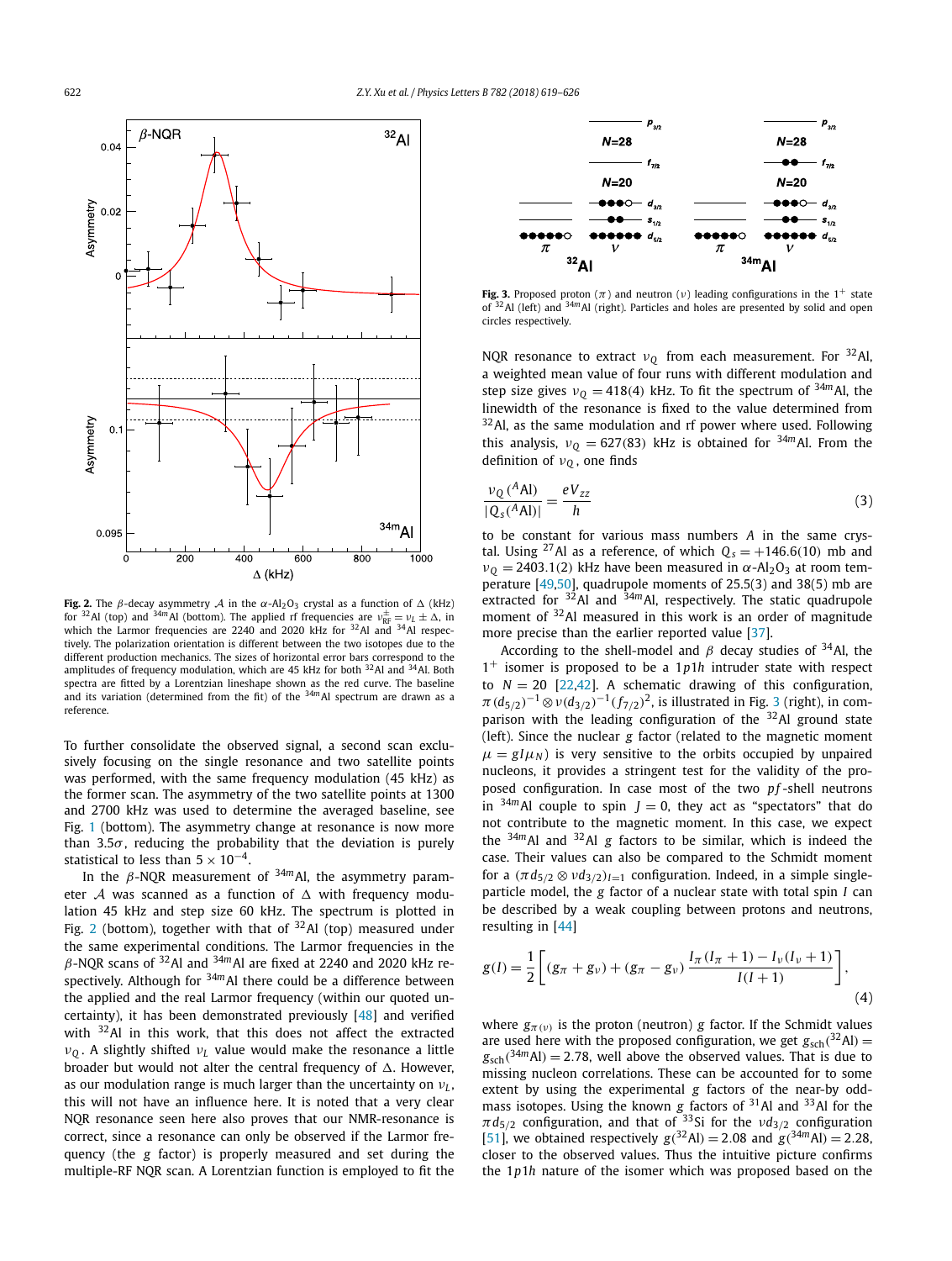**Table 2**

Available experimental *g* factors and quadrupole moments of <sup>32</sup>−34Al compared with shell-model calculations using the SDPF-U-MIX (denoted as MIX) [\[10\]](#page-7-0), SDPF-M [\[52\]](#page-7-0), and EEdf1 [\[53\]](#page-7-0) interactions. Experimental data denoted by ∗ is derived from the present work. Calculated *g* factors are obtained using free nucleon *g* factors, while quadrupole moments are calculated using effective charges  $(e_\pi, e_\nu) = (1.1e, 0.5e)$ . The EEdf1 results of <sup>34m</sup>Al include both the  $1^+_1$  and  $1^+_2$  states. See text for more information.

|                  | $1\pi$ |                    | g factor   |        |                   |                   | $Q_s$ (mb) |        |                |  |
|------------------|--------|--------------------|------------|--------|-------------------|-------------------|------------|--------|----------------|--|
|                  |        | Exp                | <b>MIX</b> | SDPF-M | EEdf1             | Exp               | <b>MIX</b> | SDPF-M | EEdf1          |  |
| $32$ Al          | $^{+}$ | 1.9516(22) [39]    | 1.80       | 1.83   |                   | $25.5(3)^*$       | 23.2       | 25.6   |                |  |
| 33 <sub>Al</sub> | $5/2+$ | $1.635(2)$ [39]    | 1.67       | 1.55   | $\qquad \qquad -$ | $141(3)$ [41]     | 113.2      | 152.8  |                |  |
| $34g$ Al         | $4-$   | $0.539(2)$ [22]    | 0.54       | 0.41   | 0.55              | $\qquad \qquad -$ | 46.3       | 76.1   | 237.9          |  |
| $34m$ Al         | $1+$   | $1.757 \pm 0.014*$ | 1.76       | 1.73   | $0.14(1_1^+)$     | $38(5)$ *         | 41.5       | 39.6   | 79.0 $(1^+_1)$ |  |
|                  |        |                    |            |        | 1.52 $(1^+$       |                   |            |        | 35.6 $(1+)$    |  |

 $β$  decay of <sup>34</sup>Al [\[42\]](#page-7-0). However, the *g* factor of <sup>34*m*</sup>Al also shows a 10% decrease with respect to that of  $32$ Al, implying a slightly different mixing with configurations other than that of  $32$ Al in the isomer's wave function.

To take into account more complex wave functions, the measured *g* factors are compared to large-scale shell-model calculations with different effective interactions. These include two widely used interactions in the island of inversion, SDPF-U-MIX [\[10\]](#page-7-0) and SDPF-M [\[52\]](#page-7-0). In addition, calculations are made with a new effective interaction, EEdf1, which is purely derived from a realistic nucleon–nucleon potential using the extended Kuo-Krenciglowa method [\[53\]](#page-7-0). This interaction has been successfully employed to study the Ne, Mg, and Si isotopes with  $N \sim 20$  [\[53,](#page-7-0)  $54$ ], and is applied to  $34$ Al in this work. All three interactions are constructed based on a <sup>16</sup>O core. While SDPF-M considers only the *f*7*/*<sup>2</sup> and *p*3*/*<sup>2</sup> orbits on top of the *sd* shell, SDPF-U-MIX and EEdf1 include the full  $sd + pf$  shells in their model space. To reduce the computation time, particle-hole excitations are limited up to 4*p*4*h* in all calculations. As in our previous work in this mass region [\[20,22,39\]](#page-7-0), the *g* factors are calculated using free nucleon singleparticle *g* factors. The calculated *g* factors are compared in Table 2. SDPF-M and SDPF-U-MIX give a very similar *g* factor for <sup>34</sup>*m*Al which is in good agreement with experiment and as suggested by our simple calculations in previous paragraph, its predicted wave function is dominated by 1*p*1*h* configuration. In the EEdf1 interaction, two  $1^+$  states are calculated within less than 150 keV. Since EEdf1 is free from any fit of two-body matrix elements, calculation precision is a few hundred keV and hence both states should be considered. The lowest  $1^+$  state is predicted to be mainly dominated by 3*p*3*h* configurations (∼ 75%) and its *g* factor is an order of magnitude smaller than the experimental ones. This excludes a 3*p*3*h* configuration for the 1<sup>+</sup> isomer. However, the  $1^{+}_{2}$  state has a mixed 1*p*1*h* and 3*p*3*h* configuration (∼ 50% for each) with a *g* factor that is much closer to the experimental value. This confirms the conclusions from the SDPF-U-MIX and SDPF-M calculations which reproduce the experimental *g* factor very well and predict a dominating 1*p*1*h* nature of the observed isomer.

Next we have a look at the quadrupole moments. In spite of their similar *g* factors, the experimental quadrupole moment of <sup>34</sup>*m*Al shows an increase in amplitude of 50% with respect to that of 32Al, indicating the isomer is more deformed than 32Al. In Table 2, the experimental data is compared with the calculations obtained using proton and neutron effective charges  $(e_{\pi}, e_{\nu})$  = *(*1*.*1*e,* 0*.*5*e)*, which have been suggested based on the systematic study of quadrupole moments in the proton *sd*-shell nuclei [\[38\]](#page-7-0). As shown in the table, calculated quadrupole moments using all three interactions (take  $1^+_2$  from EEdf1) agree well with the experimental data of <sup>34</sup>*m*Al. Moreover, both SDPF-M and SDPF-U-MIX nicely reproduce the increasing trend of  $Q_s(1^+)$  from  $A = 32$  to 34. In SDPF-M, an examination on the respective proton and neutron contributions reveals that the enhancement is mainly due to the neutrons occupying the  $v f_{7/2}$  orbit above  $N = 20$ . Since a neutron  $J = 0$  pair does not contribute to quadrupole moment, it suggests a sizable component with  $(v f_{7/2}^2)_{J \geq 2}$  mixed in the isomeric state. This can also explain the variation of *g* factor between <sup>34</sup>*m*Al and  $32$ Al, though the quadrupole moment is much more sensitive to this component than the *g* factor. As discussed previously, the lowest  $1^+$  state in EEdf1 overestimates the quadrupole moment (79 mb) due to the too strong 3*p*3*h* excitations. Again, the second  $1^+$  state gives a much more reasonable result compared with the experimental data.

As discussed above, SDPF-U-MIX and SDPF-M give very similar results for <sup>34</sup>*m*Al while for some cases in the past, clear discrepancies between different shell-model interactions were observed. To better understand the differences between the interactions and how those affect the nuclear moments, it is therefore instructive to give a short overview of the available information of Al isotopes near or inside the island of inversion. As  $32$ Al is considered to lie outside of the island of inversion, the *g* factors and quadrupole moments of SDPF-U-MIX and SDPF-M are very similar and close to the USD predictions [\[55\]](#page-8-0). The small underestimation of a few percent in the *g* factor is understood as a consequence of overestimating the proton  $\pi d_{3/2}$  component in the calculated wave function [\[39\]](#page-7-0). <sup>33</sup>Al at  $N = 20$  is considered the transition point into the island, at least from the nuclear moments point of view. Historically, the small but uncharacteristic deviation of a few percent from the USD calculated *g* factor was the first indication of the mixed normal-intruder nature of the ground state [\[22\]](#page-7-0). The more sophisticated SDPF-U-MIX and SDPF-M interactions predict very different wave functions for  $33$ Al, with 17% and 74% of intruder admixtures respectively [\[41\]](#page-7-0), but their calculated *g* factors are quite similar. The experimental value lies in between these two predictions, showing somewhat better agreement with the SDPF-U-MIX value. However, the ground-state quadrupole moment is much more sensitive to the amount of intruder configurations. While the SDPF-U-MIX and USD interactions predicts a decline in quadrupole moment from  $31$ Al ( $N = 18$ ) to  $33$ Al, only the SDPF-M interaction reproduces the rising trend observed experimentally. The discrepancy between SDPF-U-MIX predictions and experimental data was suggested to arise from the underestimation of the intruder configurations and thus from a too strong  $N = 20$  gap. Moving to 34Al, the ground-state *g* factor is well consistent with the SDPF-U-MIX and EEdf1 calculations, which manifest stronger neutron excitations across the  $N = 28$  gap (between the  $\nu f_{7/2}$ and *ν p*<sub>3/2</sub> orbits) than that in SDPF-M. The latter shows a sizable deviation over 20% from the literature value, which can be improved by the interplay of decreasing the  $N = 20$  and  $N = 28$ shell gaps. This has been verified using the SDPF-M' interaction, of which the  $N = 28$  gap is reduced by 500 keV with respect to that of SDPF-M [\[22\]](#page-7-0). Due to the increased *p*3*/*<sup>2</sup> occupancy, the ground-state *g* factor of SDPF-M' (0.478) agrees better with the experimental data, and the state becomes an intruder state with 55% contribution from 2*p*2*h* excitations. It is interesting to note that in EEdf1 the  $4<sub>1</sub><sup>-</sup>$  state is also an intruder state, dominated by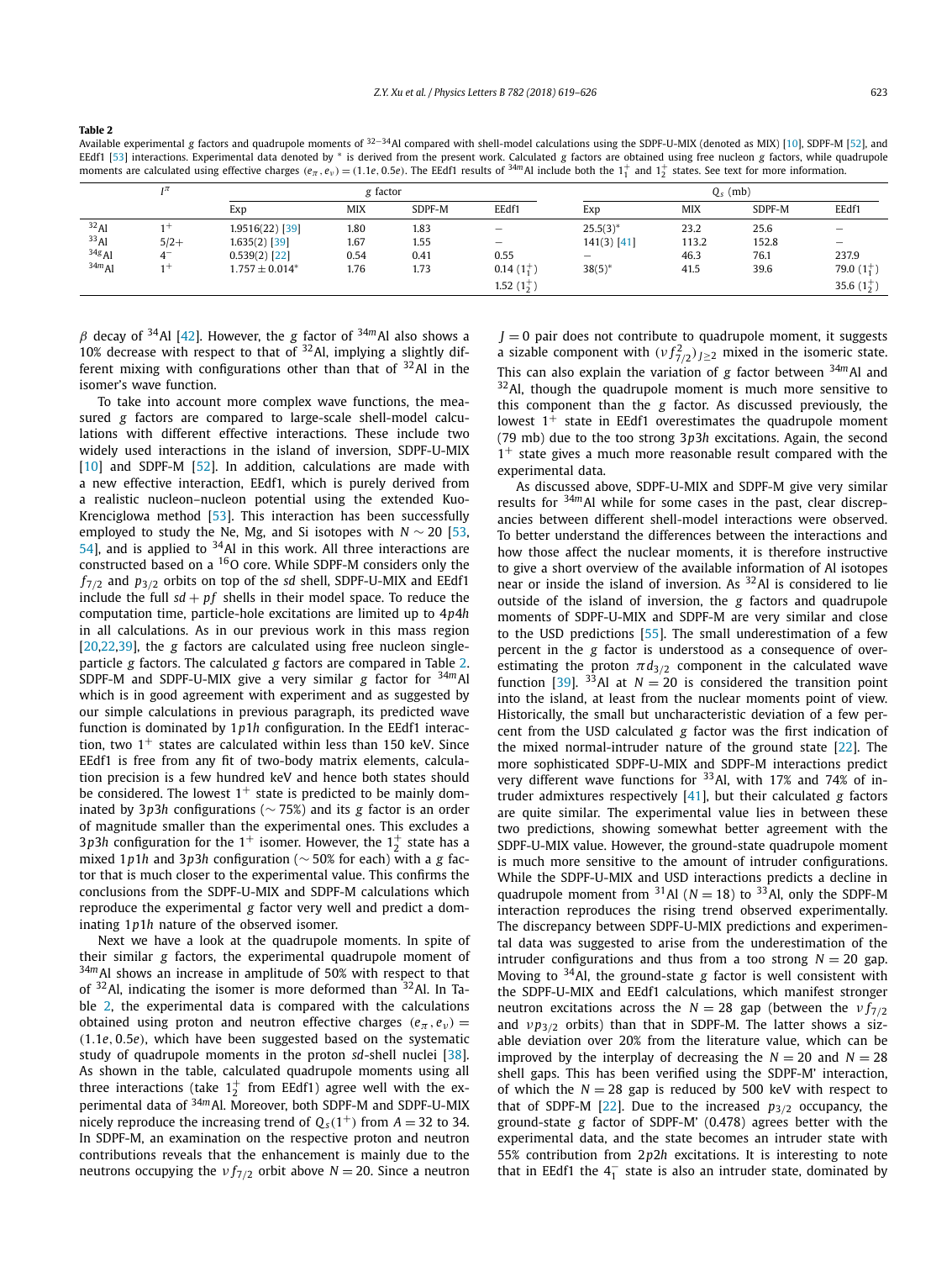<span id="page-6-0"></span>

Fig. 4. The level schemes of <sup>34</sup>Al below 1 MeV. Experimental data is taken from Refs. [\[43,56\]](#page-7-0). The level schemes calculated by SDPF-U-MIX and SDPF-M/SDPF-M' are taken from Refs. [\[22,43\]](#page-7-0). The positive-parity states given by SDPF-U-MIX are shifted downwards by 453 keV systematically. See text for more information for the calculations.

2*p*2*h* (∼ 70%) configurations. The corresponding quadrupole moment is thus significantly larger than that of either SDPF-U-MIX or SDPF-M. To fully identify the configuration of the ground state and to constrain different theoretical calculations, it is of great interest to measure this quadrupole moment in a dedicated experiment in the future.

Finally, the level schemes from those shell-model calculations are compared. The calculated results below 1 MeV are summarized in Fig. 4, together with the experimental data taken from [\[43,56\]](#page-7-0). For a discussion like this, one can not forget that an uncertainty of a few hundred keV on the calculated energy levels of complex odd–odd nuclei like  $34$ Al is to be expected for any of the interactions. As such, the overall agreement between theory and experiment is quite limited. Nevertheless, a few interesting conclusions can be drawn. The excitation energies calculated using SDPF-U-MIX are taken from Ref. [\[43\]](#page-7-0). In order to match the relative energy splitting between  $4^-$  and  $1^+$ , positive-parity levels were shifted downwards systematically by 453 keV. Since the excitation energy of the intruder  $1^+$  state is very sensitive to the size of the  $N = 20$  gap, it again points towards an overestimated  $N = 20$  shell gap at  $Z = 13$ , as inferred from the <sup>33</sup>Al quadrupole moment. The levels calculated by SDPF-M are taken from Ref. [\[22\]](#page-7-0). Note that the calculation was performed using the Monte Carlo Shell Model [\[57\]](#page-8-0) without restrictions on the amount of particle-hole excitations. In this case, the  $1^+$  state is naturally given as an isomer. However, the interaction predicts a 5− ground state, while the 4− state is 20 keV above. As suggested by Ref. [\[22\]](#page-7-0), reducing the  $N = 28$  shell gap (as SDPF-M') is applicable to reproduce correctly the ground-state spin. Generally EEdf1 seems to behave the worst: the lowest  $1^+$ state does not correspond to the  $1^+$  isomer, and the experimental ground state 4− is given around 400 keV higher. Considering the calculated *g* factors or quadrupole moments for the lowest 4− and second  $1^+$  states reasonably agree with the available experimental data, the wave functions given by EEdf1 seem to be correct. The discrepancy in excitation energies might arise from the choice of single-particle energies. For instance, if the single-particle energies above  $N = 20$  are too low, 3p3h excitations will be overwhelming in the lowest  $1^+$  state. Further investigation is required to improve its predictive power on excitation energies for odd–odd nuclei.

In conclusion, the properties of the Al isotopes are quite sensitive to the  $N = 20$  and  $N = 28$  shell gaps in each interaction. As not every isotope and observable is sensitive to the same effects, measurements on a wide variety of properties in the region is necessary to assess the available theories as well as to offer clues for their improvements.

In summary, the *g* factor and quadrupole moment of <sup>34</sup>*m*Al have been measured using the *β*-NMR/NQR techniques at GANIL with an estimated isomeric production rate of less than 300 ions/s. The Larmor frequency of  $34m$ Al was observed within the range  $2010 \pm 15$  kHz in a 1501(5)<sub>sys</sub>-gauss static field, yielding  $|g(34m)$  hll within 1.757  $\pm$  0.014. The quadrupole coupling constant of  $34m$  Al was deduced at  $ν_Q = 627(83)$  kHz in a  $α$ -Al<sub>2</sub>O<sub>3</sub> crystal, which corresponds to  $|Q_s|^{\frac{34m}{4}}$ Al<sub>*)*</sub> = 38(5) mb. The newly measured *g* factor of  $34m$ Al is close to that of  $32$ Al, which can be attributed to very similar orbital occupations of the odd proton and neutron. This, together with the comparison with empirical *g* factors calculated from simple proton–neutron coupling scheme, establishes firmly the 1*p*1*h* nature of the isomer. The quadrupole moment of <sup>34m</sup>Al increases about 50% in amplitude with respect to that of  $32$ Al, evidencing the enhanced deformation due to the particle-hole excitation across  $N = 20$ .

The experimental data was compared to large-scale shell-model calculations using several effective interactions. SDPF-M and SDPF-U-MIX well reproduce the measured moments, while in the EEdf1 calculations it is rather the second  $1^+$  state which seems to correspond to the observed isomer. This comparison corroborates a wave function dominated by 1*p*1*h* configurations in the isomer, and excludes a large admixture with 3*p*3*h* configurations. Together with the moments of  $32-34$ Al and the energy levels of  $34$ Al, the status of these interactions at the boundary of the island of inversion is reviewed.

## **Acknowledgements**

The authors thank the GANIL staff for their support during the preparation and running of the experiment. This work was partly supported by the European Union's Horizon 2020 research and innovation programme under grant agreement No. 654002, by the FWO-Vlaanderen, by the IAP programme of the Belgium Science Policy under Grants No. P6/23 and No. P7/12, by the Nupnet network SARFEN (PRI-PIMMNUP-2011-1361), by MINECO (Spain) grant FPA2014-57196, by programa Severo Ochoa SEV-2016-0597, by Grants-in-Aid for Scientific Research (23244049, 15K05090), by the HPCI Strategic Program (hp140210, hp150224), by MEXT and JICFuS as a priority issue (Elucidation of the fundamental laws and evolution of the universe) to be tackled by using Post "K" Computer (hp160211), by the CNS-RIKEN joint project for large-scale nuclear structure calculations. The experiment was carried out under Experimental Program E650.

### **References**

- [1] O. Haxel, J.H.D. Jensen, H.E. Suess, On the "magic [numbers"](http://refhub.elsevier.com/S0370-2693(18)30457-X/bib7368656C6C2D73747275637475726531s1) in nuclear structure, Phys. Rev. 75 [\(1949\)](http://refhub.elsevier.com/S0370-2693(18)30457-X/bib7368656C6C2D73747275637475726531s1) 1766.
- [2] M.G. Mayer, On closed shells in nuclei. II, Phys. Rev. 75 (1949) [1969–1970.](http://refhub.elsevier.com/S0370-2693(18)30457-X/bib7368656C6C2D73747275637475726532s1)
- [3] O. Sorlin, M.-G. Porquet, Nuclear magic [numbers:](http://refhub.elsevier.com/S0370-2693(18)30457-X/bib7368656C6C2D726576696577s1) new features far from stability, Prog. Part. Nucl. Phys. 61 (2008) [602–673.](http://refhub.elsevier.com/S0370-2693(18)30457-X/bib7368656C6C2D726576696577s1)
- E.K. Warburton, J.A. Becker, B.A. Brown, Mass systematics for  $A = 29-44$  nuclei: the deformed *A* ∼ 32 region, Phys. Rev. C 41 (1990) [1147–1166.](http://refhub.elsevier.com/S0370-2693(18)30457-X/bib696F692D636F6E63657074s1)
- [5] C. Thibault, R. Klapisch, C. Rigaud, A.M. [Poskanzer,](http://refhub.elsevier.com/S0370-2693(18)30457-X/bib6E612D6D617373s1) R. Prieels, L. Lessard, W. Reisdorf, Direct [measurement](http://refhub.elsevier.com/S0370-2693(18)30457-X/bib6E612D6D617373s1) of the masses of <sup>11</sup>Li and <sup>26−32</sup>Na with an online mass [spectrometer,](http://refhub.elsevier.com/S0370-2693(18)30457-X/bib6E612D6D617373s1) Phys. Rev. C 12 (1975) 644–657.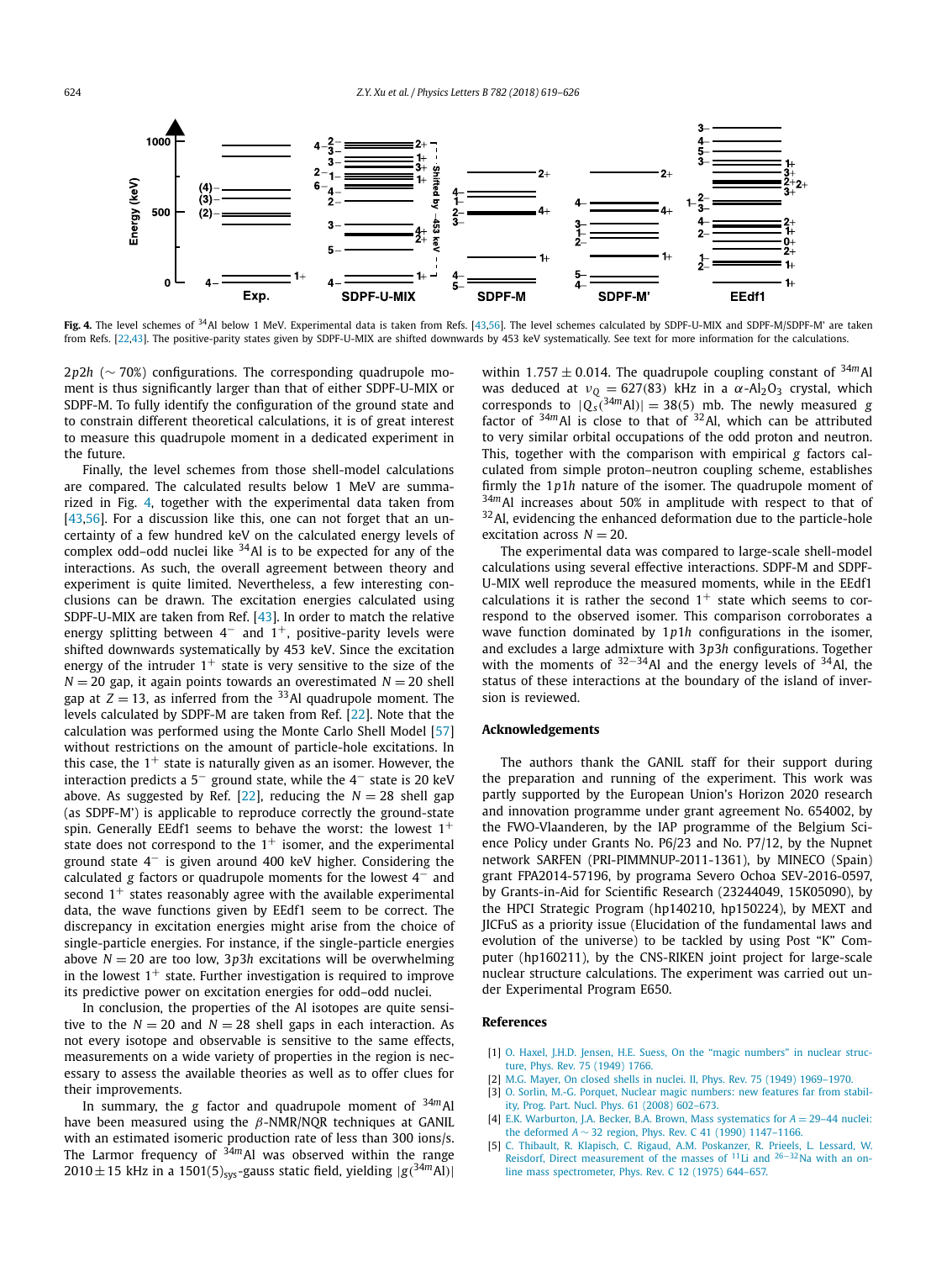- <span id="page-7-0"></span>[6] G. Huber, F. Touchard, S. [Büttgenbach,](http://refhub.elsevier.com/S0370-2693(18)30457-X/bib6E612D726164697573s1) C. Thibault, R. Klapisch, H.T. Duong, S. [Liberman,](http://refhub.elsevier.com/S0370-2693(18)30457-X/bib6E612D726164697573s1) J. Pinard, J.L. Vialle, P. Juncar, et al., Spins, magnetic moments, and isotope shifts of <sup>21</sup>−31Na by high resolution laser [spectroscopy](http://refhub.elsevier.com/S0370-2693(18)30457-X/bib6E612D726164697573s1) of the atomic *D*<sup>1</sup> line, Phys. Rev. C 18 (1978) [2342–2354.](http://refhub.elsevier.com/S0370-2693(18)30457-X/bib6E612D726164697573s1)
- [7] C. Détraz, D. [Guillemaud,](http://refhub.elsevier.com/S0370-2693(18)30457-X/bib6D6733322D6532s1) G. Huber, R. Klapisch, M. Langevin, F. Naulin, C. Thibault, L.C. Carraz, F. Touchard, Beta decay of <sup>27</sup>−32Na and their [descendants,](http://refhub.elsevier.com/S0370-2693(18)30457-X/bib6D6733322D6532s1) Phys. Rev. C 19 (1979) [164–176.](http://refhub.elsevier.com/S0370-2693(18)30457-X/bib6D6733322D6532s1)
- [8] A. Poves, J. Retamosa, The onset of [deformation](http://refhub.elsevier.com/S0370-2693(18)30457-X/bib696F692D636F6E6365707432s1) at the *N* = 20 neutron shell closure far from stability, Phys. Lett. B 184 (1987) [311–315.](http://refhub.elsevier.com/S0370-2693(18)30457-X/bib696F692D636F6E6365707432s1)
- [9] T. Otsuka, T. Suzuki, M. Honma, Y. Utsuno, N. Tsunoda, K. [Tsukiyama,](http://refhub.elsevier.com/S0370-2693(18)30457-X/bib6F7473756B612D74656E736F72s1) M. Hjorth-Jensen, Novel features of nuclear forces and shell [evolution](http://refhub.elsevier.com/S0370-2693(18)30457-X/bib6F7473756B612D74656E736F72s1) in exotic nuclei, Phys. Rev. Lett. 104 (2010) [012501.](http://refhub.elsevier.com/S0370-2693(18)30457-X/bib6F7473756B612D74656E736F72s1)
- [10] E. Caurier, F. Nowacki, A. Poves, Merging of the islands of [inversion](http://refhub.elsevier.com/S0370-2693(18)30457-X/bib6D6978s1) at  $N = 20$ and *N* = 28, Phys. Rev. C 90 (2014) [014302.](http://refhub.elsevier.com/S0370-2693(18)30457-X/bib6D6978s1)
- [11] D. [Guillemaud-Mueller,](http://refhub.elsevier.com/S0370-2693(18)30457-X/bib696F692D72656631s1) C. Detraz, M. Langevin, F. Naulin, M. de Saint-Simon, C. Thibault, F. Touchard, M. Epherre, *β*-decay schemes of very [neutron-rich](http://refhub.elsevier.com/S0370-2693(18)30457-X/bib696F692D72656631s1) sodium isotopes and their [descendants,](http://refhub.elsevier.com/S0370-2693(18)30457-X/bib696F692D72656631s1) Nucl. Phys. A 426 (1984) 37–76.
- [12] P. [Baumann,](http://refhub.elsevier.com/S0370-2693(18)30457-X/bib696F692D72656632s1) A. Huck, G. Klotz, A. Knipper, G. Walter, G. Marguier, H. Ravn, C. [Richard-Serre,](http://refhub.elsevier.com/S0370-2693(18)30457-X/bib696F692D72656632s1) A. Poves, J. Retamosa,  $34$ Si: a new doubly magic nucleus?, Phys. Lett. B 228 (1989) [458–462.](http://refhub.elsevier.com/S0370-2693(18)30457-X/bib696F692D72656632s1)
- [13] T. [Motobayashi,](http://refhub.elsevier.com/S0370-2693(18)30457-X/bib696F692D72656633s1) Y. Ikeda, K. Ieki, M. Inoue, N. Iwasa, T. Kikuchi, M. Kurokawa, S. Moriya, S. Ogawa, H. Murakami, et al., Large [deformation](http://refhub.elsevier.com/S0370-2693(18)30457-X/bib696F692D72656633s1) of the very neutronrich nucleus 32Mg from [intermediate-energy](http://refhub.elsevier.com/S0370-2693(18)30457-X/bib696F692D72656633s1) coulomb excitation, Phys. Lett. B 346 [\(1995\)](http://refhub.elsevier.com/S0370-2693(18)30457-X/bib696F692D72656633s1) 9–14.
- [14] H. Iwasaki, T. [Motobayashi,](http://refhub.elsevier.com/S0370-2693(18)30457-X/bib696F692D72656634s1) H. Sakurai, K. Yoneda, T. Gomi, N. Aoi, N. Fukuda, Z. Fülöp, U. Futakami, Z. Gacsi, et al., Large [collectivity](http://refhub.elsevier.com/S0370-2693(18)30457-X/bib696F692D72656634s1) of <sup>34</sup>Mg, Phys. Lett. B 522 (2001) [227–232.](http://refhub.elsevier.com/S0370-2693(18)30457-X/bib696F692D72656634s1)
- [15] B.V. [Pritychenko,](http://refhub.elsevier.com/S0370-2693(18)30457-X/bib696F692D72656635s1) T. Glasmacher, B.A. Brown, P.D. Cottle, R.W. Ibbotson, K.W. Kemper, L.A. Riley, H. Scheit, First [observation](http://refhub.elsevier.com/S0370-2693(18)30457-X/bib696F692D72656635s1) of an excited state in the [neutron-rich](http://refhub.elsevier.com/S0370-2693(18)30457-X/bib696F692D72656635s1) nucleus 31Na, Phys. Rev. C 63 (2000) 011305.
- [16] Y. [Yanagisawa,](http://refhub.elsevier.com/S0370-2693(18)30457-X/bib696F692D72656636s1) M. Notani, H. Sakurai, M. Kunibu, H. Akiyoshi, N. Aoi, H. Baba, K. Demichi, N. Fukuda, H. Hasegawa, et al., The first excited state of <sup>30</sup>Ne studied by proton inelastic scattering in reversed [kinematics,](http://refhub.elsevier.com/S0370-2693(18)30457-X/bib696F692D72656636s1) Phys. Lett. B 566 (2003) [84–89.](http://refhub.elsevier.com/S0370-2693(18)30457-X/bib696F692D72656636s1)
- [17] P. [Doornenbal,](http://refhub.elsevier.com/S0370-2693(18)30457-X/bib696F692D72656637s1) H. Scheit, N. Aoi, S. Takeuchi, K. Li, E. Takeshita, H. Wang, H. Baba, S. Deguchi, N. Fukuda, et al., [Spectroscopy](http://refhub.elsevier.com/S0370-2693(18)30457-X/bib696F692D72656637s1) of <sup>32</sup>Ne and the "island of [inversion",](http://refhub.elsevier.com/S0370-2693(18)30457-X/bib696F692D72656637s1) Phys. Rev. Lett. 103 (2009) 032501.
- [18] P. [Doornenbal,](http://refhub.elsevier.com/S0370-2693(18)30457-X/bib696F692D72656638s1) H. Scheit, N. Kobayashi, N. Aoi, S. Takeuchi, K. Li, E. Takeshita, Y. Togano, H. Wang, S. Deguchi, et al., Exploring the "island of [inversion"](http://refhub.elsevier.com/S0370-2693(18)30457-X/bib696F692D72656638s1) by in-beam *γ* -ray [spectroscopy](http://refhub.elsevier.com/S0370-2693(18)30457-X/bib696F692D72656638s1) of the neutron-rich sodium isotopes <sup>31</sup>*,*32*,*33Na, Phys. Rev. C 81 (2010) [041305.](http://refhub.elsevier.com/S0370-2693(18)30457-X/bib696F692D72656638s1)
- [19] P. [Doornenbal,](http://refhub.elsevier.com/S0370-2693(18)30457-X/bib696F692D72656639s1) H. Scheit, S. Takeuchi, N. Aoi, K. Li, M. Matsushita, D. Steppenbeck, H. Wang, H. Baba, H. Crawford, et al., In-beam *γ* -ray [spectroscopy](http://refhub.elsevier.com/S0370-2693(18)30457-X/bib696F692D72656639s1) of  $34,36,38$  Mg: merging the  $N = 20$  and  $N = 28$  shell [quenching,](http://refhub.elsevier.com/S0370-2693(18)30457-X/bib696F692D72656639s1) Phys. Rev. Lett. 111 (2013) [212502.](http://refhub.elsevier.com/S0370-2693(18)30457-X/bib696F692D72656639s1)
- [20] G. Neyens, M. [Kowalska,](http://refhub.elsevier.com/S0370-2693(18)30457-X/bib696F692D7265663130s1) D. Yordanov, K. Blaum, P. Himpe, P. Lievens, S. Mallion, R. Neugart, N. Vermeulen, Y. Utsuno, et al., [Measurement](http://refhub.elsevier.com/S0370-2693(18)30457-X/bib696F692D7265663130s1) of the spin and magnetic moment of <sup>31</sup>Mg: evidence for a strongly [deformed](http://refhub.elsevier.com/S0370-2693(18)30457-X/bib696F692D7265663130s1) intruder ground state, Phys. Rev. Lett. 94 (2005) [022501.](http://refhub.elsevier.com/S0370-2693(18)30457-X/bib696F692D7265663130s1)
- [21] D.T. Yordanov, M. [Kowalska,](http://refhub.elsevier.com/S0370-2693(18)30457-X/bib696F692D7265663131s1) K. Blaum, M. De Rydt, K.T. Flanagan, P. Lievens, R. Neugart, G. Neyens, H.H. Stroke, Spin and [magnetic](http://refhub.elsevier.com/S0370-2693(18)30457-X/bib696F692D7265663131s1) moment of <sup>33</sup>Mg: evidence for a [negative-parity](http://refhub.elsevier.com/S0370-2693(18)30457-X/bib696F692D7265663131s1) intruder ground state, Phys. Rev. Lett. 99 (2007) 212501.
- [22] P. Himpe, G. Neyens, D. [Balabanski,](http://refhub.elsevier.com/S0370-2693(18)30457-X/bib696F692D7265663132s1) G. Bélier, J. Daugas, F. de Oliveira Santos, M.D. Rydt, K. [Flanagan,](http://refhub.elsevier.com/S0370-2693(18)30457-X/bib696F692D7265663132s1) I. Matea, P. Morel, et al., *g* factor of the exotic *N* = 21 isotope <sup>34</sup>Al: probing the  $N = 20$  and  $N = 28$  shell gaps at the border of the "island of [inversion",](http://refhub.elsevier.com/S0370-2693(18)30457-X/bib696F692D7265663132s1) Phys. Lett. B 658 (2008) 203–208.
- [23] R. Kanungo, C. Nociforo, A. [Prochazka,](http://refhub.elsevier.com/S0370-2693(18)30457-X/bib696F692D7265663133s1) Y. Utsuno, T. Aumann, D. Boutin, D. Cortina-Gil, B. Davids, M. Diakaki, F. Farinon, et al., Structure of [33Mg sheds](http://refhub.elsevier.com/S0370-2693(18)30457-X/bib696F692D7265663133s1) new light on the  $N = 20$  island of [inversion,](http://refhub.elsevier.com/S0370-2693(18)30457-X/bib696F692D7265663133s1) Phys. Lett. B 685 (2010) 253-257.
- [24] G. Neyens, [Multiparticle-multihole](http://refhub.elsevier.com/S0370-2693(18)30457-X/bib696F692D7265663134s1) states in  $31$ Mg and  $33$ Mg: a critical evaluation, Phys. Rev. C 84 (2011) [064310.](http://refhub.elsevier.com/S0370-2693(18)30457-X/bib696F692D7265663134s1)
- [25] D.T. Yordanov, M.L. Bissell, K. Blaum, M. De Rydt, C. Geppert, M. [Kowalska,](http://refhub.elsevier.com/S0370-2693(18)30457-X/bib696F692D7265663135s1) J. Krämer, K. Kreim, A. Krieger, P. [Lievens,](http://refhub.elsevier.com/S0370-2693(18)30457-X/bib696F692D7265663135s1) et al., Nuclear charge radii of <sup>21</sup>−32Mg, Phys. Rev. Lett. 108 (2012) [042504.](http://refhub.elsevier.com/S0370-2693(18)30457-X/bib696F692D7265663135s1)
- [26] R.W. Ibbotson, T. [Glasmacher,](http://refhub.elsevier.com/S0370-2693(18)30457-X/bib696F692D7265663137s1) B.A. Brown, L. Chen, M.J. Chromik, P.D. Cottle, M. Fauerbach, K.W. Kemper, D.J. Morrissey, H. Scheit, et al., [Quadrupole](http://refhub.elsevier.com/S0370-2693(18)30457-X/bib696F692D7265663137s1) collectivity in  $32,34,36,38$ Si and the  $N = 20$  shell closure, Phys. Rev. Lett. 80 (1998) [2081–2084.](http://refhub.elsevier.com/S0370-2693(18)30457-X/bib696F692D7265663137s1)
- [27] C. Hofmann, J. Reinhardt, W. Greiner, P. Schlüter, G. Soff, Angular [correlation](http://refhub.elsevier.com/S0370-2693(18)30457-X/bib696F692D7265663138s1) of electrons and positrons in internal pair [conversion,](http://refhub.elsevier.com/S0370-2693(18)30457-X/bib696F692D7265663138s1) Phys. Rev. C 42 (1990) [2632–2645.](http://refhub.elsevier.com/S0370-2693(18)30457-X/bib696F692D7265663138s1)
- [28] S. [Nummela,](http://refhub.elsevier.com/S0370-2693(18)30457-X/bib696F692D7265663139s1) F. Nowacki, P. Baumann, E. Caurier, J. Cederkäll, S. Courtin, P. [Dessagne,](http://refhub.elsevier.com/S0370-2693(18)30457-X/bib696F692D7265663139s1) A. Jokinen, A. Knipper, G. Le Scornet, et al., Intruder features in the island of [inversion:](http://refhub.elsevier.com/S0370-2693(18)30457-X/bib696F692D7265663139s1) the case of  $33$  Mg, Phys. Rev. C 64 (2001) 054313.
- [29] W. Mittig, H. Savajols, D. [Baiborodin,](http://refhub.elsevier.com/S0370-2693(18)30457-X/bib696F692D7265663230s1) J. Casandjian, C. Demonchy, P. Roussel-Chomaz, F. Sarazin, Z. Dlouhý, J. Mrazek, A. Belozyorov, et al., Shape [coexistence](http://refhub.elsevier.com/S0370-2693(18)30457-X/bib696F692D7265663230s1) and the  $N = 20$  shell closure far from stability by inelastic [scattering,](http://refhub.elsevier.com/S0370-2693(18)30457-X/bib696F692D7265663230s1) Eur. Phys. J. A – Hadrons Nucl. 15 (2002) [157–160.](http://refhub.elsevier.com/S0370-2693(18)30457-X/bib696F692D7265663230s1)
- [30] N. Iwasa, T. [Motobayashi,](http://refhub.elsevier.com/S0370-2693(18)30457-X/bib696F692D7265663231s1) H. Sakurai, H. Akiyoshi, Y. Ando, N. Aoi, H. Baba, N. Fukuda, Z. Fülöp, U. Futakami, et al., In-beam *γ* [spectroscopy](http://refhub.elsevier.com/S0370-2693(18)30457-X/bib696F692D7265663231s1) of 34Si with deuteron inelastic scattering using reverse [kinematics,](http://refhub.elsevier.com/S0370-2693(18)30457-X/bib696F692D7265663231s1) Phys. Rev. C 67 (2003) [064315.](http://refhub.elsevier.com/S0370-2693(18)30457-X/bib696F692D7265663231s1)
- [31] A. Gade, P. Adrich, D. Bazin, M.D. Bowen, B.A. Brown, C.M. [Campbell,](http://refhub.elsevier.com/S0370-2693(18)30457-X/bib696F692D7265663232s1) J.M. Cook, S. Ettenauer, T. Glasmacher, K.W. Kemper, et al., [Spectroscopy](http://refhub.elsevier.com/S0370-2693(18)30457-X/bib696F692D7265663232s1) of <sup>36</sup>Mg: interplay of normal and intruder [configurations](http://refhub.elsevier.com/S0370-2693(18)30457-X/bib696F692D7265663232s1) at the neutron-rich boundary of the "island of [inversion",](http://refhub.elsevier.com/S0370-2693(18)30457-X/bib696F692D7265663232s1) Phys. Rev. Lett. 99 (2007) 072502.
- [32] K. Wimmer, T. Kröll, R. Krücken, V. Bildstein, R. [Gernhäuser,](http://refhub.elsevier.com/S0370-2693(18)30457-X/bib696F692D7265663233s1) B. Bastin, N. Bree, J. Diriken, P. Van Duppen, M. Huyse, et al., Discovery of the shape [coexisting](http://refhub.elsevier.com/S0370-2693(18)30457-X/bib696F692D7265663233s1) 0+ state in [32Mg by](http://refhub.elsevier.com/S0370-2693(18)30457-X/bib696F692D7265663233s1) a two neutron transfer reaction, Phys. Rev. Lett. 105 (2010) [252501.](http://refhub.elsevier.com/S0370-2693(18)30457-X/bib696F692D7265663233s1)
- [33] N. Hinohara, K. Sato, K. Yoshida, T. Nakatsukasa, M. Matsuo, K. [Matsuyanagi,](http://refhub.elsevier.com/S0370-2693(18)30457-X/bib696F692D7265663234s1) Shape [fluctuations](http://refhub.elsevier.com/S0370-2693(18)30457-X/bib696F692D7265663234s1) in the ground and excited 0<sup>+</sup> states of <sup>30,32,34</sup>Mg, Phys. Rev. C 84 (2011) [061302.](http://refhub.elsevier.com/S0370-2693(18)30457-X/bib696F692D7265663234s1)
- [34] A.A. [Kwiatkowski,](http://refhub.elsevier.com/S0370-2693(18)30457-X/bib696F692D7265663235s1) C. Andreoiu, J.C. Bale, A. Chaudhuri, U. Chowdhury, S. [Malbrunot-Ettenauer,](http://refhub.elsevier.com/S0370-2693(18)30457-X/bib696F692D7265663235s1) A.T. Gallant, A. Grossheim, G. Gwinner, A. Lennarz, et al., [Observation](http://refhub.elsevier.com/S0370-2693(18)30457-X/bib696F692D7265663235s1) of a crossover of  $S_{2n}$  in the island of inversion from precision mass [spectrometry,](http://refhub.elsevier.com/S0370-2693(18)30457-X/bib696F692D7265663235s1) Phys. Rev. C 92 (2015) 061301.
- [35] D. [Borremans,](http://refhub.elsevier.com/S0370-2693(18)30457-X/bib3331616C2D67s1) S. Teughels, N. Smirnova, D. Balabanski, N. Coulier, J.-M. Daugas, F. de Oliveira Santos, G. Georgiev, M. [Lewitowicz,](http://refhub.elsevier.com/S0370-2693(18)30457-X/bib3331616C2D67s1) I. Matea, et al., Spin and magnetic moment of <sup>31</sup>Al ground state, Phys. Lett. B 537 (2002) 45-50.
- [36] H. Ueno, D. Kameda, G. Kijima, K. Asahi, A. Yoshimi, H. Miyoshi, K. [Shimada,](http://refhub.elsevier.com/S0370-2693(18)30457-X/bib33302D3332616C2D67s1) G. Kato, D. Nagae, S. Emori, et al., Magnetic [moments](http://refhub.elsevier.com/S0370-2693(18)30457-X/bib33302D3332616C2D67s1) of  $^{30}_{13}$ Al<sub>17</sub> and  $^{32}_{13}$ Al<sub>19</sub>, Phys. Lett. B 615 (2005) [186–192.](http://refhub.elsevier.com/S0370-2693(18)30457-X/bib33302D3332616C2D67s1)
- [37] D. Kameda, H. Ueno, K. Asahi, D. Nagae, M. [Takemura,](http://refhub.elsevier.com/S0370-2693(18)30457-X/bib33312D3332616C2D71s1) K. Shimada, A. Yoshimi, T. Nagatomo, T. Sugimoto, M. Uchida, et al., Electric [quadrupole](http://refhub.elsevier.com/S0370-2693(18)30457-X/bib33312D3332616C2D71s1) moments of [neutron-rich](http://refhub.elsevier.com/S0370-2693(18)30457-X/bib33312D3332616C2D71s1) nuclei 32Al and 31Al, Hyperfine Interact. 180 (2007) 61–64.
- [38] M.D. Rydt, G. Neyens, K. Asahi, D. [Balabanski,](http://refhub.elsevier.com/S0370-2693(18)30457-X/bib3331616C2D712D32s1) J. Daugas, M. Depuydt, L. Gaudefroy, S. Grévy, Y. Hasama, Y. Ichikawa, et al., Precision [measurement](http://refhub.elsevier.com/S0370-2693(18)30457-X/bib3331616C2D712D32s1) of the electric quadrupole moment of <sup>31</sup>Al and [determination](http://refhub.elsevier.com/S0370-2693(18)30457-X/bib3331616C2D712D32s1) of the effective proton charge in the *sd*-shell, Phys. Lett. B 678 (2009) [344–349.](http://refhub.elsevier.com/S0370-2693(18)30457-X/bib3331616C2D712D32s1)
- [39] P. Himpe, G. Neyens, D. Balabanski, G. Bélier, D. [Borremans,](http://refhub.elsevier.com/S0370-2693(18)30457-X/bib3333616C2D67s1) J. Daugas, F. de Oliveira Santos, M.D. Rydt, K. [Flanagan,](http://refhub.elsevier.com/S0370-2693(18)30457-X/bib3333616C2D67s1) G. Georgiev, et al., *g* factors of <sup>31</sup>*,*32*,*33Al: indication for intruder configurations in the [33Al](http://refhub.elsevier.com/S0370-2693(18)30457-X/bib3333616C2D67s1) [ground](http://refhub.elsevier.com/S0370-2693(18)30457-X/bib3333616C2D67s1) state, Phys. Lett. B 643 (2006) [257–262.](http://refhub.elsevier.com/S0370-2693(18)30457-X/bib3333616C2D67s1)
- [40] K. Shimada, H. Ueno, G. Neyens, K. Asahi, D. [Balabanski,](http://refhub.elsevier.com/S0370-2693(18)30457-X/bib3333616C2D71s1) J. Daugas, M. Depuydt, M.D. Rydt, L. Gaudefroy, S. Grévy, et al., Erosion of  $N = 20$  shell in <sup>33</sup>Al investigated through the [ground-state](http://refhub.elsevier.com/S0370-2693(18)30457-X/bib3333616C2D71s1) electric quadrupole moment, Phys. Lett. B 714 (2012) [246–250.](http://refhub.elsevier.com/S0370-2693(18)30457-X/bib3333616C2D71s1)
- [41] H. Heylen, M. De Rydt, G. Neyens, M.L. Bissell, L. Caceres, R. [Chevrier,](http://refhub.elsevier.com/S0370-2693(18)30457-X/bib3333616C2D712D32s1) J.M. Daugas, Y. Ichikawa, Y. Ishibashi, O. Kamalou, et al., [High-precision](http://refhub.elsevier.com/S0370-2693(18)30457-X/bib3333616C2D712D32s1) quadrupole moment reveals significant intruder [component](http://refhub.elsevier.com/S0370-2693(18)30457-X/bib3333616C2D712D32s1) in  $^{33}_{13}$ Al<sub>20</sub> ground state, Phys. Rev. C 94 (2016) [034312.](http://refhub.elsevier.com/S0370-2693(18)30457-X/bib3333616C2D712D32s1)
- [42] F. Rotaru, F. Negoita, S. Grévy, J. Mrazek, S. [Lukyanov,](http://refhub.elsevier.com/S0370-2693(18)30457-X/bib3334616C2D69736F6D6572s1) F. Nowacki, A. Poves, O. Sorlin, C. Borcea, R. Borcea, et al., Unveiling the intruder [deformed](http://refhub.elsevier.com/S0370-2693(18)30457-X/bib3334616C2D69736F6D6572s1)  $0^+_2$  state in  $^{34}$ Si, Phys. Rev. Lett. 109 (2012) [092503.](http://refhub.elsevier.com/S0370-2693(18)30457-X/bib3334616C2D69736F6D6572s1)
- [43] R. Lică, F. Rotaru, M.J.G. Borge, S. Grévy, F. Negoiță, A. Poves, O. Sorlin, A.N. Andreyev, R. Borcea, C. Costache, et al., IDS [Collaboration,](http://refhub.elsevier.com/S0370-2693(18)30457-X/bib3334616C2D737065637472756Ds1) Identification of the crossing point at *N*=21 between normal and intruder [configurations,](http://refhub.elsevier.com/S0370-2693(18)30457-X/bib3334616C2D737065637472756Ds1) Phys. Rev. C 95 (2017) [021301.](http://refhub.elsevier.com/S0370-2693(18)30457-X/bib3334616C2D737065637472756Ds1)
- [44] G. Neyens, Nuclear magnetic and [quadrupole](http://refhub.elsevier.com/S0370-2693(18)30457-X/bib67657264612D726576696577s1) moments for nuclear structure [research](http://refhub.elsevier.com/S0370-2693(18)30457-X/bib67657264612D726576696577s1) on exotic nuclei, Rep. Prog. Phys. 66 (2003) 633.
- [45] K. Turzó, P. Himpe, D.L. Balabanski, G. Bélier, D. [Borremans,](http://refhub.elsevier.com/S0370-2693(18)30457-X/bib706F6C61722D6D656368616Es1) J.M. Daugas, G. Georgiev, F. d, O. Santos, S. Mallion, I. Matea, et al., Spin [polarization](http://refhub.elsevier.com/S0370-2693(18)30457-X/bib706F6C61722D6D656368616Es1) of 34Al fragments produced by nucleon pickup at [intermediate](http://refhub.elsevier.com/S0370-2693(18)30457-X/bib706F6C61722D6D656368616Es1) energies, Phys. Rev. C 73 (2006) [044313.](http://refhub.elsevier.com/S0370-2693(18)30457-X/bib706F6C61722D6D656368616Es1)
- [46] M.D. Rydt, R. Lozeva, N. [Vermeulen,](http://refhub.elsevier.com/S0370-2693(18)30457-X/bib6E6D722D7365747570s1) F. de Oliveira Santos, S. Grévy, P. Himpe, C. Stödel, J. Thomas, P. [Vingerhoets,](http://refhub.elsevier.com/S0370-2693(18)30457-X/bib6E6D722D7365747570s1) G. Neyens, A new dedicated *β*-NMR*/β*-NQR setup for [LISE-GANIL,](http://refhub.elsevier.com/S0370-2693(18)30457-X/bib6E6D722D7365747570s1) Nucl. Instrum. Methods Phys. Res., Sect. A, Accel. Spectrom. Detect. Assoc. Equip. 612 (2009) [112–121.](http://refhub.elsevier.com/S0370-2693(18)30457-X/bib6E6D722D7365747570s1)
- [47] A. Abragam, The Principles of Nuclear Magnetism, [International](http://refhub.elsevier.com/S0370-2693(18)30457-X/bib73706C697474696E674Es1) Series of [Monographs](http://refhub.elsevier.com/S0370-2693(18)30457-X/bib73706C697474696E674Es1) on Physics, Clarendon Press, 1961.
- [48] D. [Borremans,](http://refhub.elsevier.com/S0370-2693(18)30457-X/bib6E71722D73686966742D6C6Ds1) Precision Moments of the  $<sup>11</sup>$ Li Halo Nucleus, Ph.D. thesis, KU</sup> [Leuven,](http://refhub.elsevier.com/S0370-2693(18)30457-X/bib6E71722D73686966742D6C6Ds1) 2004.
- [49] M.D. Rydt, M. Depuydt, G. Neyens, Evaluation of the [ground-state](http://refhub.elsevier.com/S0370-2693(18)30457-X/bib3237616C2D712D31s1) quadrupole [moments](http://refhub.elsevier.com/S0370-2693(18)30457-X/bib3237616C2D712D31s1) of the *π(sd)* nuclei, At. Data Nucl. Data Tables 99 (2013) 391–415.
- [50] V. Kellö, A.J. Sadlej, P. Pyykkö, D. Sundholm, M. Tokman, Electric [quadrupole](http://refhub.elsevier.com/S0370-2693(18)30457-X/bib3237616C2D712D32s1) moment of the <sup>27</sup>Al nucleus: converging results from the AlF and AlCl [molecules](http://refhub.elsevier.com/S0370-2693(18)30457-X/bib3237616C2D712D32s1) and the Al atom, Chem. Phys. Lett. 304 (1999) 414–422.
- [51] T. [Mertzimekis,](http://refhub.elsevier.com/S0370-2693(18)30457-X/bib6E6E6463s1) K. Stamou, A. Psaltis, An online database of nuclear electromagnetic moments, Nucl. Instrum. Methods Phys. Res., Sect. A, Accel. [Spectrom.](http://refhub.elsevier.com/S0370-2693(18)30457-X/bib6E6E6463s1) [Detect.](http://refhub.elsevier.com/S0370-2693(18)30457-X/bib6E6E6463s1) Assoc. Equip. 807 (2016) 56–60.
- [52] Y. Utsuno, T. Otsuka, T. Mizusaki, M. Honma, Varying shell gap and [deformation](http://refhub.elsevier.com/S0370-2693(18)30457-X/bib736470666Ds1) in *N* ∼ [20 unstable](http://refhub.elsevier.com/S0370-2693(18)30457-X/bib736470666Ds1) nuclei studied by the Monte Carlo shell model, Phys. Rev. C 60 (1999) [054315.](http://refhub.elsevier.com/S0370-2693(18)30457-X/bib736470666Ds1)
- [53] N. Tsunoda, T. Otsuka, N. Shimizu, M. [Hjorth-Jensen,](http://refhub.elsevier.com/S0370-2693(18)30457-X/bib656B6B32s1) K. Takayanagi, T. Suzuki, Exotic neutron-rich [medium-mass](http://refhub.elsevier.com/S0370-2693(18)30457-X/bib656B6B32s1) nuclei with realistic nuclear forces, Phys. Rev. C 95 (2017) [021304.](http://refhub.elsevier.com/S0370-2693(18)30457-X/bib656B6B32s1)